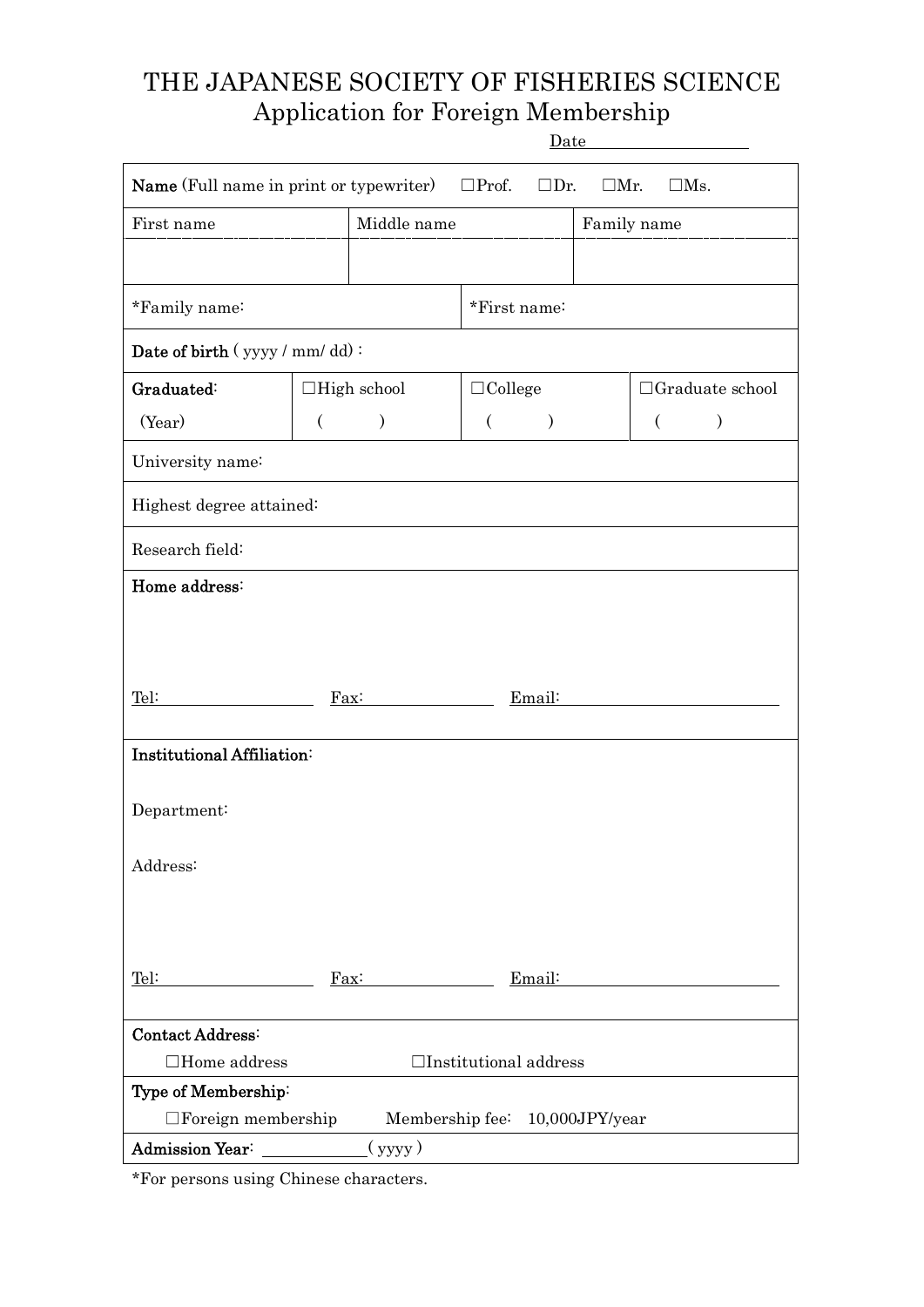## Payment

 $\overline{a}$ 

It is decided in our company contract that no refund of the membership is made for any reasons.

Please pay Membership fee in one of the following ways.

#### (1)By international postal money order

(place of payment: Tokyo; payable in Japanese Yen) Pay to the order of: " the Japanese Society of Fisheries Science " Please send the order to: Address: 4-5-7, Konan, Minato, Tokyo 108-8477, JAPAN Tel: +81-3-3471-2165

\* International postal money orders are available at post offices in almost all countries. Some small post offices may not have the money orders.

\* Applicants may send an international postal money order by themselves in the U.S. In other countries, however, the international postal money order is sent to our office directly by the post offices. In this case, please send the receipt along with the other application materials.

\* If you cannot purchase in Japanese Yen, please purchase one in another currency such as US dollars at the day's rate.

#### (2) By PayPal

(payable in Japanese Yen)

\* You need a PayPal account to pay by PayPal.

Access the following URL.

https://jsfs.jp/en/outline/entrance/paypal-payment

#### (3)By credit card (MasterCard or VISA)

(payable in Japanese Yen)

\* If you cannot purchase an international postal money order in Japanese Yen, please send CREDIT CARD PAYMENT FORM. Discover, MasterCard and VISA cards are accepted.